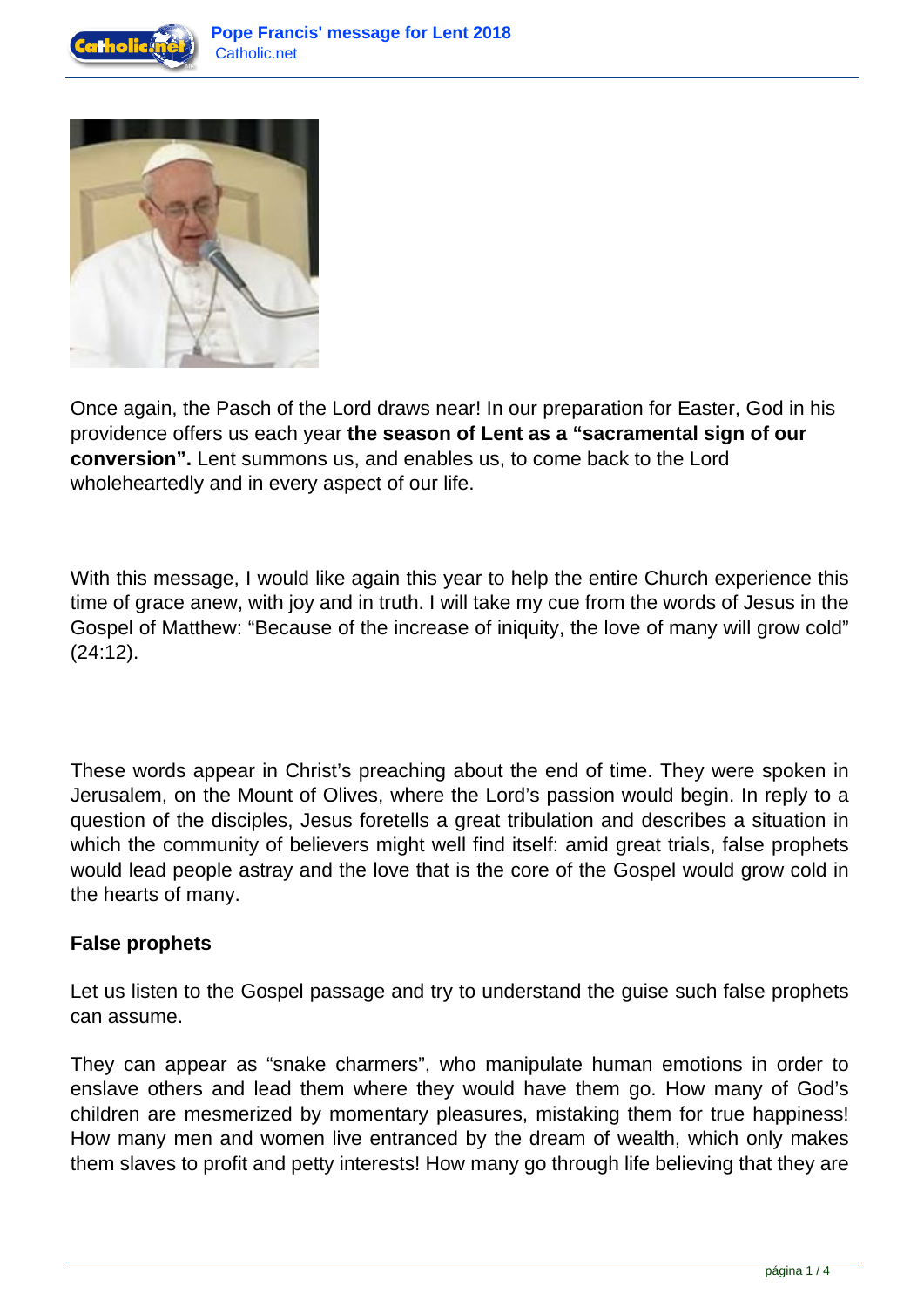

sufficient unto themselves, and end up entrapped by loneliness!

False prophets can also be "charlatans", who offer easy and immediate solutions to suffering that soon prove utterly useless. How many young people are taken in by the panacea of drugs, of disposable relationships, of easy but dishonest gains! How many more are ensnared in a thoroughly "virtual" existence, in which relationships appear quick and straightforward, only to prove meaningless! These swindlers, in peddling things that have no real value, rob people of all that is most precious: dignity, freedom and the ability to love. They appeal to our vanity, our trust in appearances, but in the end they only make fools of us. Nor should we be surprised. In order to confound the human heart, the devil, who is "a liar and the father of lies" (Jn 8:44), has always presented evil as good, falsehood as truth. That is why each of us is called to peer into our heart to see if we are falling prey to the lies of these false prophets. We must learn to look closely, beneath the surface, and to recognize what leaves a good and lasting mark on our hearts, because it comes from God and is truly for our benefit.

## **A cold heart**

In his description of hell, Dante Alighieri pictures the devil seated on a throne of ice, in frozen and loveless isolation. We might well ask ourselves how it happens that charity can turn cold within us. What are the signs that indicate that our love is beginning to cool?

More than anything else, what destroys charity is greed for money, "the root of all evil" (1 Tim 6:10). The rejection of God and his peace soon follows; we prefer our own desolation rather than the comfort found in his word and the sacraments.[3] All this leads to violence against anyone we think is a threat to our own "certainties": the unborn child, the elderly and infirm, the migrant, the alien among us, or our neighbour who does not live up to our expectations.

Creation itself becomes a silent witness to this cooling of charity. The earth is poisoned by refuse, discarded out of carelessness or for self-interest. The seas, themselves polluted, engulf the remains of countless shipwrecked victims of forced migration. The heavens, which in God's plan, were created to sing his praises, are rent by engines raining down implements of death.

Love can also grow cold in our own communities. In the Apostolic Exhortation Evangelii Gaudium, I sought to describe the most evident signs of this lack of love: selfishness and spiritual sloth, sterile pessimism, the temptation to self-absorption, constant warring among ourselves, and the worldly mentality that makes us concerned only for appearances, and thus lessens our missionary zeal.

## **What are we to do?**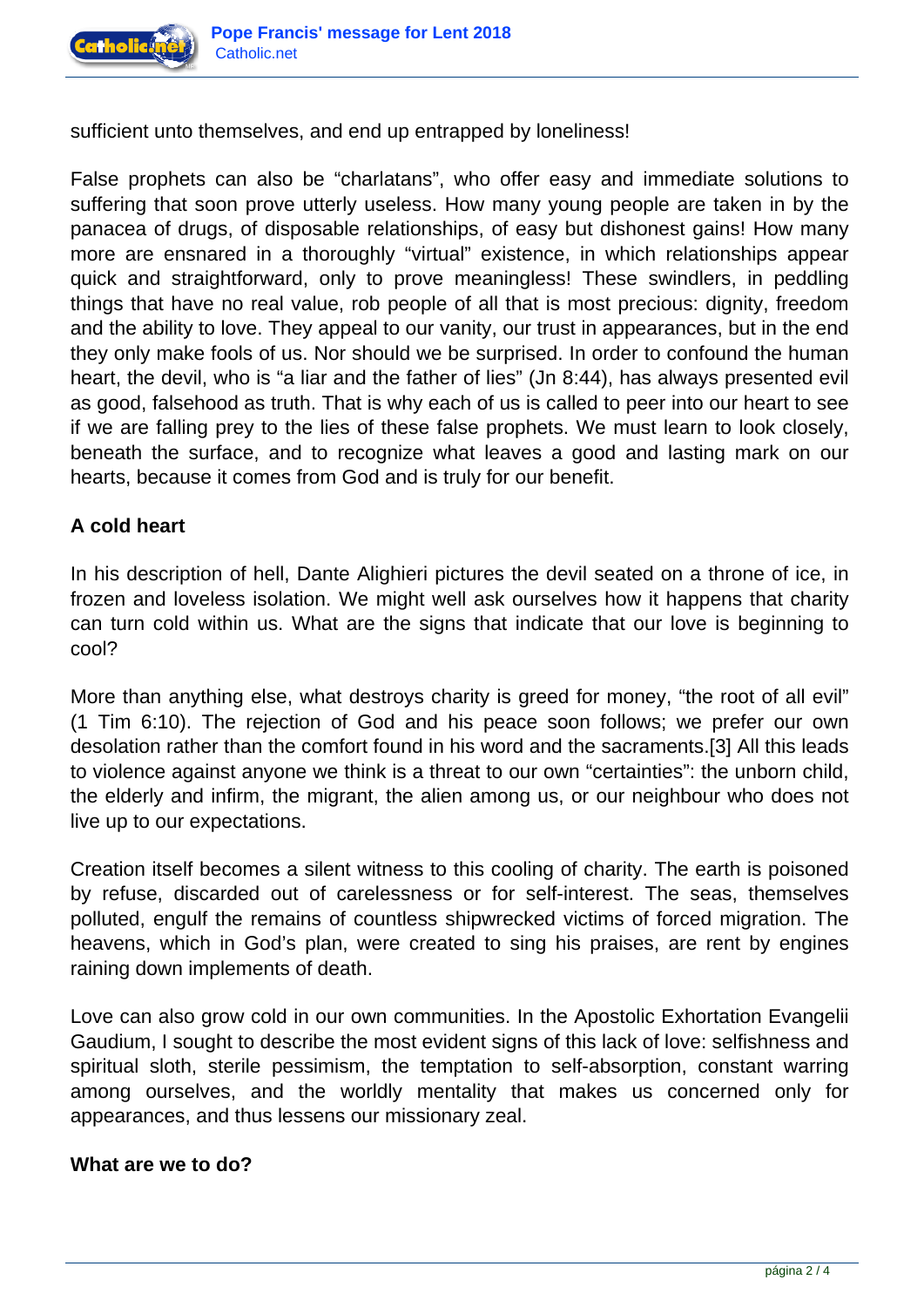

Perhaps we see, deep within ourselves and all about us, the signs I have just described. But the Church, our Mother and Teacher, along with the often bitter medicine of the truth, offers us in the Lenten season the soothing remedy of prayer, almsgiving and fasting.

By devoting more time to prayer, we enable our hearts to root out our secret lies and forms of self-deception, and then to find the consolation God offers. He is our Father and he wants us to live life well. Almsgiving sets us free from greed and helps us to regard our neighbour as a brother or sister. What I possess is never mine alone. How I would like almsgiving to become a genuine style of life for each of us! How I would like us, as Christians, to follow the example of the Apostles and see in the sharing of our possessions a tangible witness of the communion that is ours in the Church! For this reason, I echo Saint Paul's exhortation to the Corinthians to take up a collection for the community of Jerusalem as something from which they themselves would benefit (cf. 2 Cor 8:10). This is all the more fitting during the Lenten season, when many groups take up collections to assist Churches and peoples in need. Yet I would also hope that, even in our daily encounters with those who beg for our assistance, we would see such requests as coming from God himself. When we give alms, we share in God's providential care for each of his children. If through me God helps someone today, will he not tomorrow provide for my own needs? For no one is more generous than God.

Fasting weakens our tendency to violence; it disarms us and becomes an important opportunity for growth. On the one hand, it allows us to experience what the destitute and the starving have to endure. On the other hand, it expresses our own spiritual hunger and thirst for life in God. Fasting wakes us up. It makes us more attentive to God and our neighbour. It revives our desire to obey God, who alone is capable of satisfying our hunger.

I would also like my invitation to extend beyond the bounds of the Catholic Church, and to reach all of you, men and women of good will, who are open to hearing God's voice. Perhaps, like ourselves, you are disturbed by the spread of iniquity in the world, you are concerned about the chill that paralyzes hearts and actions, and you see a weakening in our sense of being members of the one human family. Join us, then, in raising our plea to God, in fasting, and in offering whatever you can to our brothers and sisters in need!

## **The fire of Easter**

Above all, I urge the members of the Church to take up the Lenten journey with enthusiasm, sustained by almsgiving, fasting and prayer. If, at times, the flame of charity seems to die in our own hearts, know that this is never the case in the heart of God! He constantly gives us a chance to begin loving anew.

One such moment of grace will be, again this year, the "24 Hours for the Lord" initiative, which invites the entire Church community to celebrate the sacrament of Reconciliation